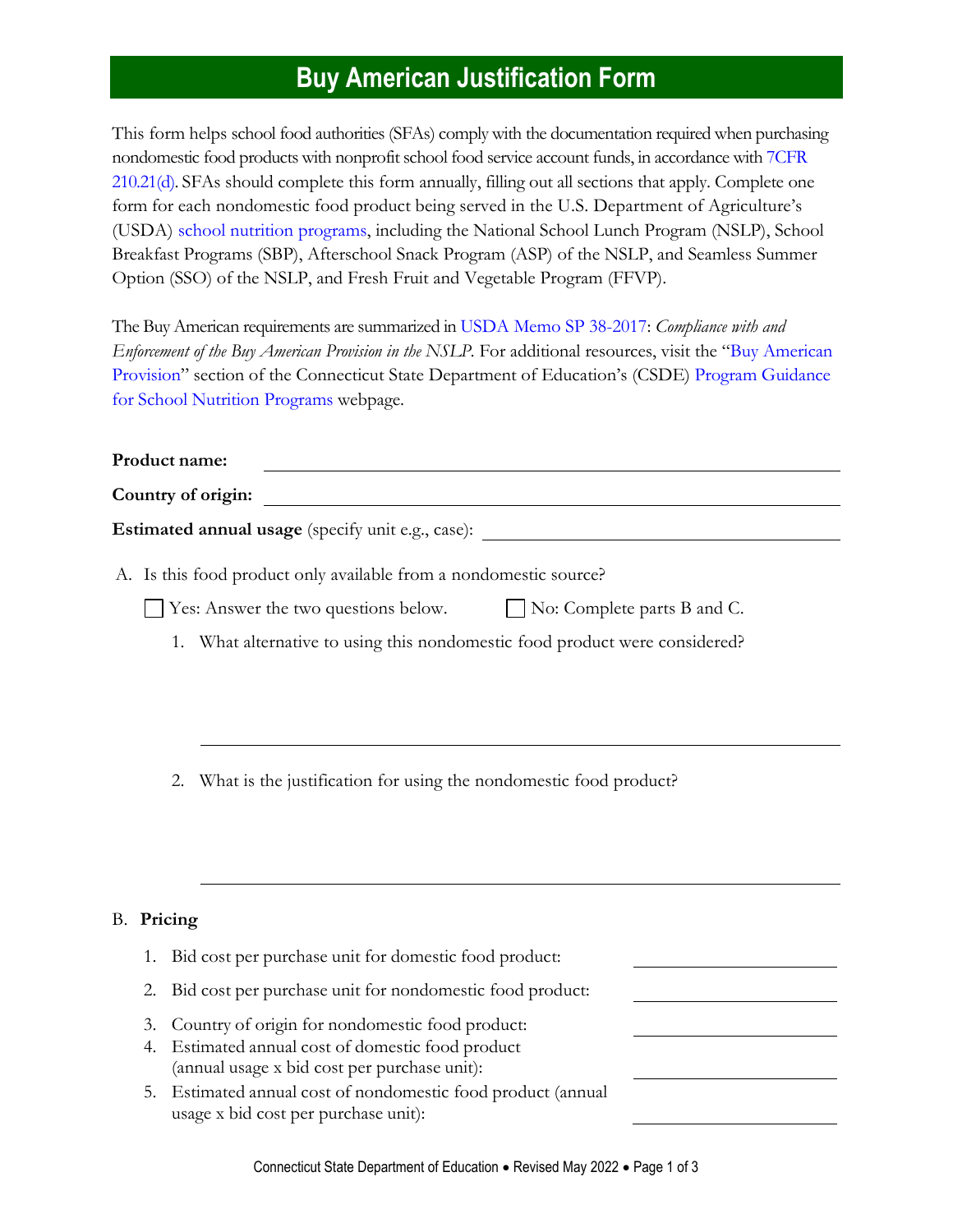## **Buy American Justification Form**

- 6. If you choose to use nondomestic food products because the price of domestic food products was higher, answer the following:
	- a. What alternatives to using this nondomestic food product were considered?

b. Explain why this cost is significant to your program:

C. **Seasonality**

- 1. If the food item is not available domestically for part of the school year, indicate the months it is nondomestic and attach supporting documentation (other than a vendor statement).
	- a. Did you serve the domestic source of the food product during the months it was available?

 $\Box$  Yes  $\Box$  No: Explain why below.

b. What alternatives to using this the nondomestic food product were considered?

| Signature of food service director                                                                 | Date |  |
|----------------------------------------------------------------------------------------------------|------|--|
| Signature of SFA authorized signer *                                                               | Date |  |
| * This signature is required only if the district contracts with a food service management company |      |  |